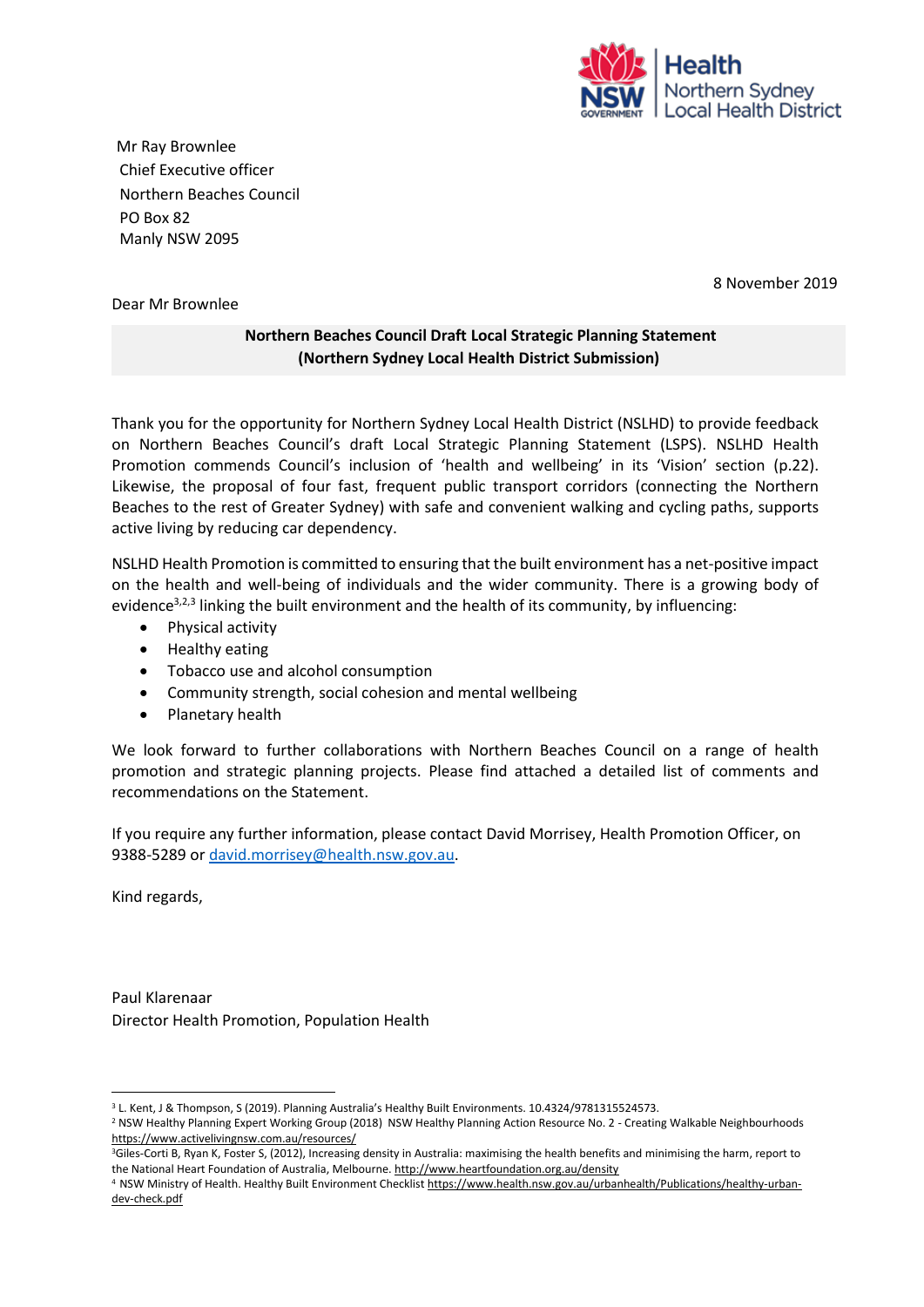# **Recommendations for Northern Beaches Council's LSPS.**

#### **General Comments**

NSLHD Health Promotion commends Northern Beaches Council's inclusion of a healthy and active community in its 'Vision' for the Northern Beaches and its proposal for four, fast, frequent public transport corridors connecting the Northern Beaches to the rest of Greater Sydney, with safe and convenient walking and cycling paths, so more people choose to live without a car. The focus on placebased planning will help Council develop a sense of individuality and community in the many neighbourhoods on the Northern Beaches.

## **Landscape**

NSLHD Health Promotion supports Council's principles of supporting primary industry, particularly food production, which aligns with avoiding urban intensification and subdivision in the Metropolitan Rural Area. This is also in accordance with the NSW Health recommendation to 'protect local food production and agriculture through land use planning'<sup>4</sup>.

NSLHD Health Promotion notes that there will be a 40 hectare shortfall in land for sport by 2031 and commends council's plan to use existing space more efficiently and open new space, not only for sport but for passive and community activities such as gardening and social gathering. As such, Health Promotion supports Council's principle to locate all high density areas within 200m of open space.

## **Recommendation:**

 Ensure that mixed use developments prioritise outlets which provide quality fresh fruit and vegetables.

## **People and Great Places**

NSLHD Health Promotion supports Council's view that everyone in the Northern Beaches community should be able to engage in activities where they interact with others to improve social wellbeing. This will be achieved by creating an inclusive, healthy, safe, socially connected community. Health Promotion welcomes the studies itemised in Action 11.1 and the actions listed that will result from those studies.

Health Promotion acknowledges the high rates of mental health-related hospitalisations and suicide on the Northern Beaches and agrees that creating opportunities for people to participate in community activities encourages social connections, trust, understanding and neighbourliness. **Recommendation:** 

 Council partner with NSLHD Health Promotion to develop wellbeing indicators (Action 12.7) to foster an inclusive, healthy, safe and socially connected Northern Beaches community.

HP supports Priority 17: *centres and neighbourhoods designed to reflect local character and lifestyle*. Health Promotion also supports Council's view that its community should have access to world class education including universities. Health Promotion notes that Northern Beaches LGA has a lower than average participation rate in tertiary education. **Recommendation:** 

 Partner with the university sector to bring a major campus and or/more tertiary education options to the Northern Beaches. This will increase vocational opportunities and improve equity for the Northern Beaches community, as well as reducing traffic congestion caused by students commuting out of area to attend university.